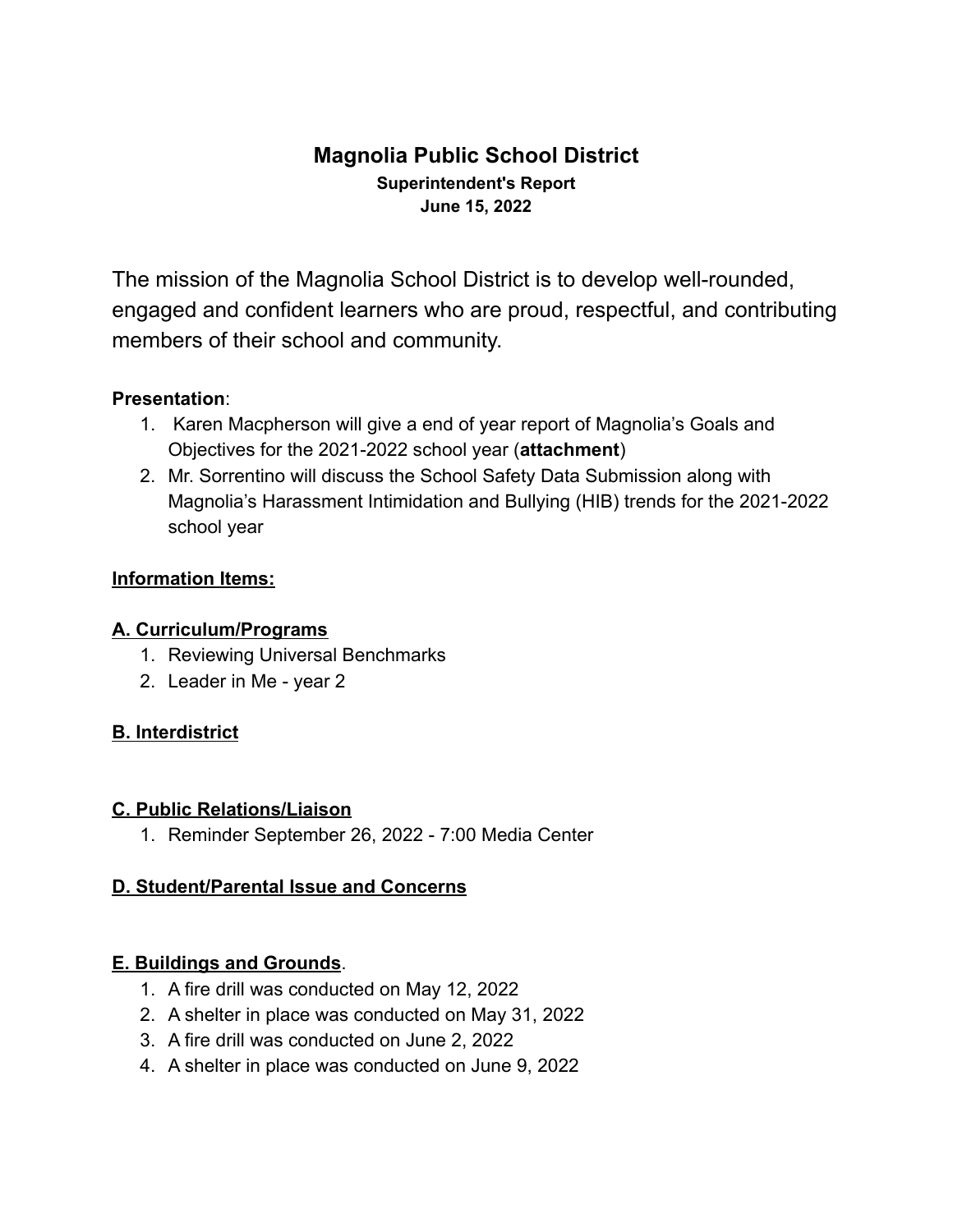### **F. Negotiations/Contractual (Executive Session)**

1. To discuss the Superintendent's evaluation.

# **G. Misc**

1. On Tuesday, June 7th, Ms. Rickenbach, Mrs. Hallahan, and Ms. Shanefield, along with the 3rd Grade Class held an Alex's Lemonade Stand in which they raised around \$2800. What great leadership and organization everyone showed for a worthy cause. Thank you teachers for teaching our students the importance of supporting a cause and giving back to the community.

# **H. HIB**

One HIB to report -founded One HIB to report - unfounded

# **I. Principal's Report**

1. Mr. Sorrentino's report for April and May (**attachment**)

### Items for Board Approval:**Motion to approve, on the recommendation of the Superintendent:**

# **Personnel**

- 1. To accept the resignation of Juliette Rayser, preschool teacher effective June 30, 2022 (**attachment**)
- 2. To accept the resignation of Aphrodite Dellaporta, special education teacher effective August 31, 2022 (**attachment**)
- 3. Emily Kozeniewski as preschool teacher effective September 1, 2022 at a BA step 1 with a starting salary of \$56,000
- 4. Julie Washart as special education teacher beginning September 1, 2022 at a MA step 4 with a starting salary of \$62,436
- 5. Judy Flores to be paid a stipend of \$300 for the 22-23 school year to do spanish translations ( to be paid in June)
- 6. Carry over vacation days for the following employees Richard Adamski- 2.5 days Patti Clark - 5 days Richard Clement - 5 days Ryan Ko - 4 days Heather McGuirl - 5 days Merri Hansen - 5 days Judy Flores - 4 days David Logana - 5 days David Ledent - 5 days